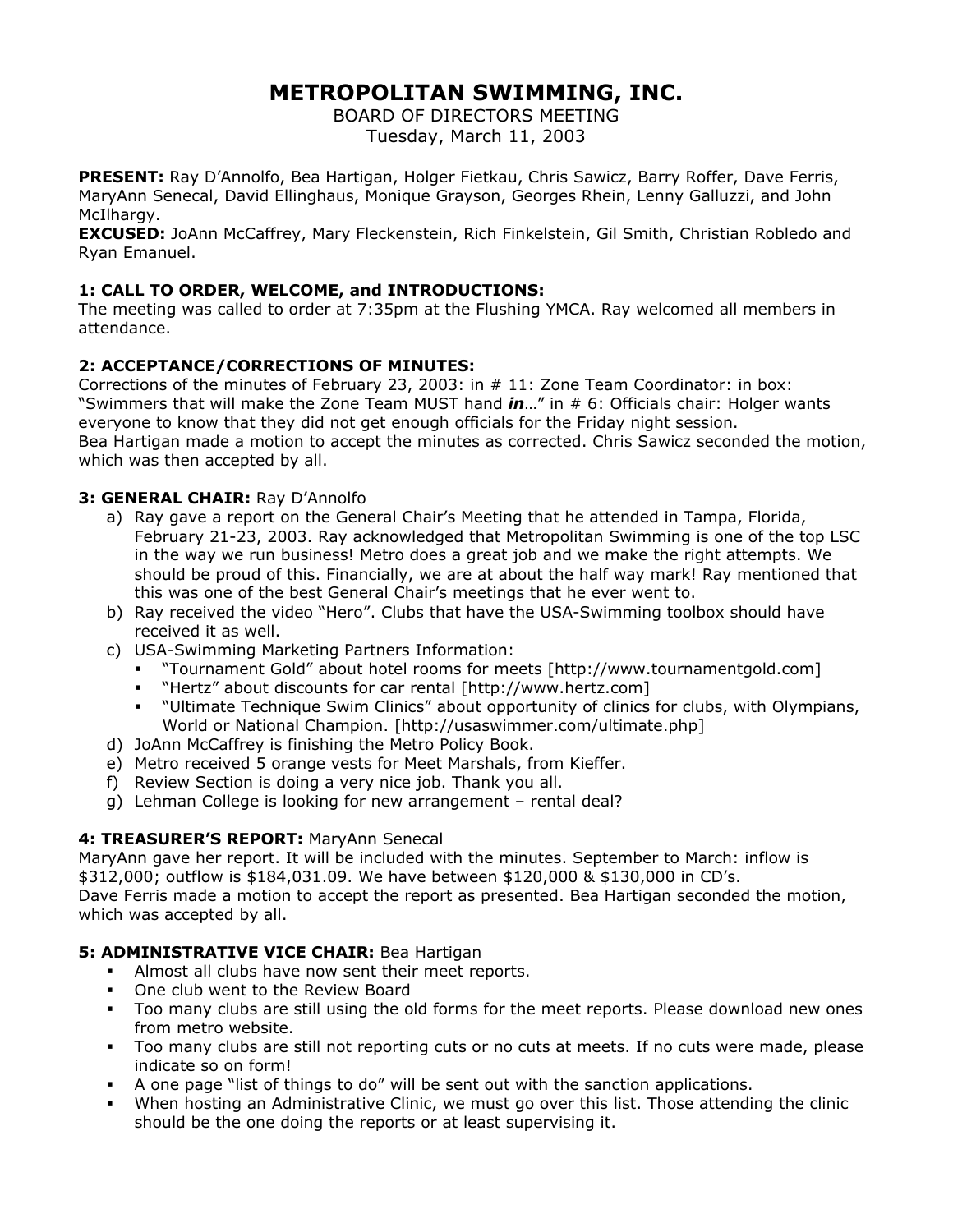# **6: OFFICIALS CHAIR:** Holger Fietkau and Chris Sawicz

- Zone Qualifier Meet: some sessions started a few minutes late because there were not enough timers.
- Officials should wear long pants at finals of all meets run by Metro.
- At meets: problems with coaches standing on the side of the pool, in the path of officials.
- Reminder that Meet Marshals MUST be registered with USA-Swimming and must wear special shirts. Orange vests may be purchased through Kieffer.
- Still problems because not all swimmers know the signals. Coaches must train them.

#### **Coaches are responsible for teaching their swimmers the whistle sequences prior to the start 102.14.4 (page 33 of 2003 Rule & Regulations book)**

- Holger gave a report on the February 23, 2003 meeting with officials' area chairs.
	- $\circ$  Beginning with the 2003 LC season, all officials working meet sessions MUST wear the appropriate credentials. It is the responsibility of the meet director to verify these credentials, and to assure the Referee that all in attendance are in compliance with this rule. If the officials present cannot produce such verification, the meet's results will not be counted as Official times.
- Reminder that the scratch rule must be in writing in the championship meet info. Coaches must be called in after each scratch. (p24 – 102.3; p73 – 207.7.9)

## **7: SENIOR CHAIR:** Dave Ferris

Dave would like to implement a policy on timers for championship meets, especially a policy for teams that have been assigned a lane for finals and don't provide timers.

## **8: AGE GROUP CHAIR:** John McIlhargy

Mac was here! Problems with teams that host championship meets and don't send their meet information package for review prior to mailing or posting it, or clubs that send it too late.

#### **9: COACHES REPRESENTATIVE:** Gil Smith

Gil was unable to attend.

#### **10: ATHLETES REP:**

Christian Robledo and Ryan Emanuel were unable to attend.

#### **11: ZONE TEAM COODINATOR:** Barry Roffer

Bus, hotel, meals are OK for Zones. Entries are done. We still need some coaches. Mac proposes to give a stipend to the Zone Team coaches. He believes that \$75 per day would be fair.

## 12: REGISTRATION COODINATOR: Barry Roffer

Registration is quiet at this time.

Coaches, or Team Manager, **must check their database**. Many times the USS  $#$  birth date is different than the swimmer's actual birth date, or the  $#$  are missing.

#### 13: TECHNICAL PLANNING: David Ellinghaus

• Two potential championship calendars have been proposed for the 2003-2004 short course season. The first proposal was given at the January general meeting and can be found in the minutes from the meeting. It would follow a progression similar to the one used in most recent years. The second proposal, discussed at a coaches' meeting at Senior Mets combined JOs and Zone Qualifying into one meet. This proposal can be found in the minutes from the February board of directors' meeting.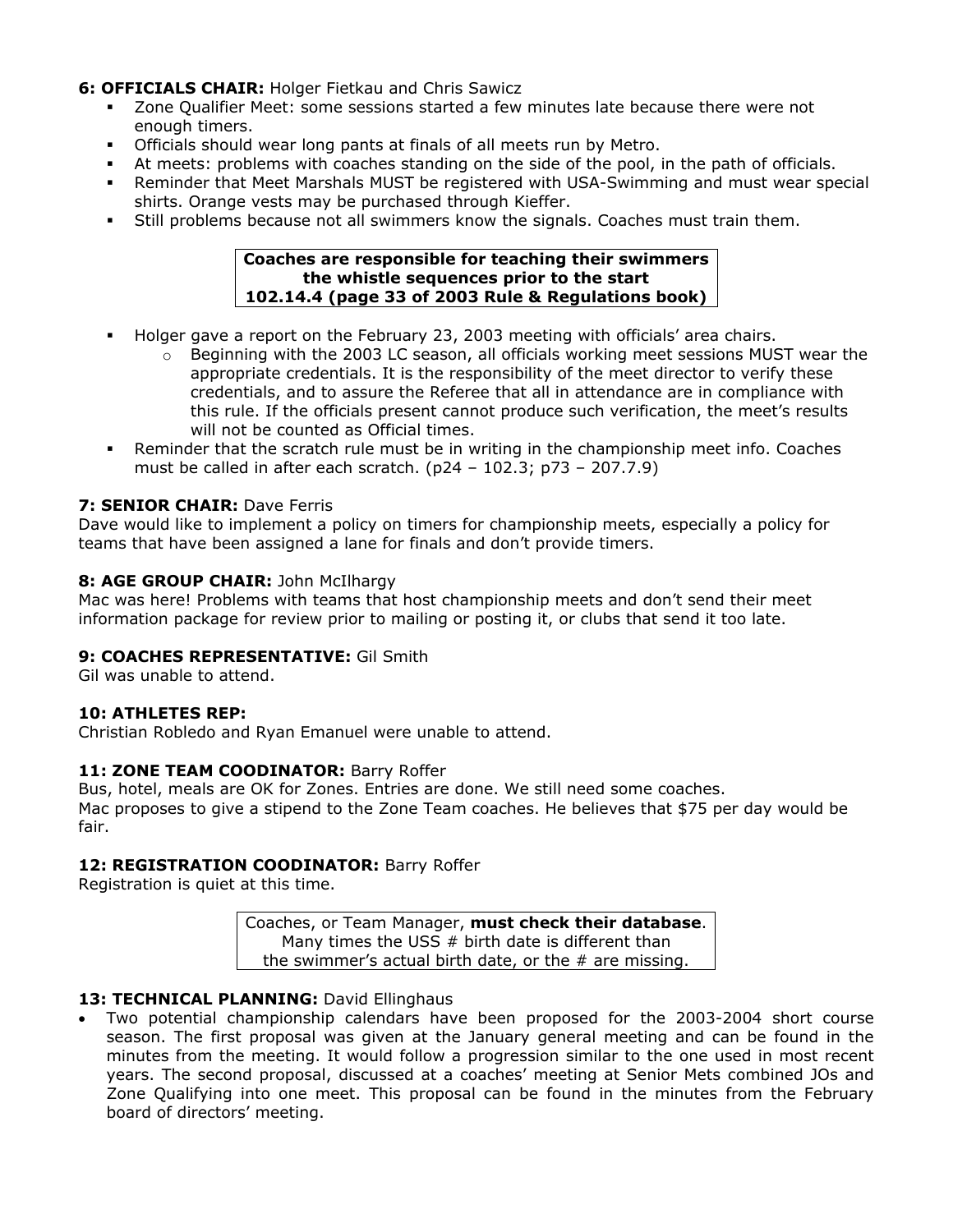- The two proposals were discussed at the March board of directors' meeting and after much discussion the consensus of the board is to continue with the current progression and to use the calendar proposed at the January meeting.
- The discussion considered the merits and the drawbacks of each proposal. It was pointed out that the current progression was created several years ago to try to improve age-group swimming in the association at a time when it was suffering. It was noted that since the current progression has been implemented, age-group swimming in our association has become and remained very healthy. One board member also pointed out that our calendar is never full and that the current progression offers an extra meet and an additional opportunity for our top agegroupers to compete against one another.
- The discussion then turned to the concern many coaches have expressed that our Junior Olympics lack excitement and that moving them to March may help to create a better atmosphere. One board member noted that the last time he remembered JOs being exciting was many years ago when they were held in a six-lane pool at the end of January. He argued that the timing of JOs is not the issue but the effort the association and individual teams make to create an exciting environment at the meet is. He pointed out that the association is taking over the meet and that it will require commitment by all interested parties to make the meet better. Too many coaches, it was stated, complain but aren't willing to volunteer to do the work to make the meet better. It was also argued that a combined meet would require faster cut-off times and this is not the way to keep athletes, particularly boys, in our sport.
- The board listened to the opinions of the Age-Group Chair, the Senior Chair as well as the Zone Team coordinator. All three, after weighing the plusses and minuses of each proposal, indicated a preference to maintain the current format.
- **Below is the Metropolitan Swimming Board of Directors championship proposal for the 2003-2004 short course season**:
	- o Silver Championships: February 6, 7, 8, 2004
	- o USA-Swimming Nationals: February 11-15, 2004
	- o Junior Olympics: February 19-22, 2004
	- o Senior Mets: February 26-29, 2004
	- o 8-Under Championships: March 6-7, 2004
	- $\circ$  Speedo Championships (Sectionals): March 11-14, 2004 Long Course at Eisenhower
	- o Zone Qualifier Meet: March 19-21, 2004
	- o Age group Championships: March 26-28, 2004
	- o Zones: April 1-3, 2004 at George Mason University (VA)

#### **14: SAFETY COORDINATOR:**

JoAnn was unable to attend.

#### **15: ADAPTIVE COORDINATOR:**

Mary Fleckenstein was unable to attend.

#### **16: SWIM-A-THON:**

Rich Finkelstein was unable to attend.

#### 17: FINANCE CHAIR: George Rhein

George proposes to dedicate the whole meeting on April  $8<sup>th</sup>$  to the budget.

Some lines that might be added: coaches stipend for Zones, SC & LC; relay only swimmers at Speedo Champions Series; club development grant; coaches to ASCA clinics; surcharges; etc. George's email address: grheincpa@aol.com

#### **18: OLD BUSINESS:**

- New Metro Records since last board meeting:
	- o Annie Zhu (LGAC): 8-under girls 50 back: 34.91 at Zone Qualifier Meet
	- o Annie Zhu (LGAC): 8-under girls 50 breast: 38.57 at Zone Qualifier Meet
	- o Annie Zhu (LGAC): 8-under girls 100 IM: 1:13.92 at Zone Qualifier Meet
	- o Sara Giberson (BASC): 9-10 girls 50 back: 30.41 at Zone Qualifier Meet